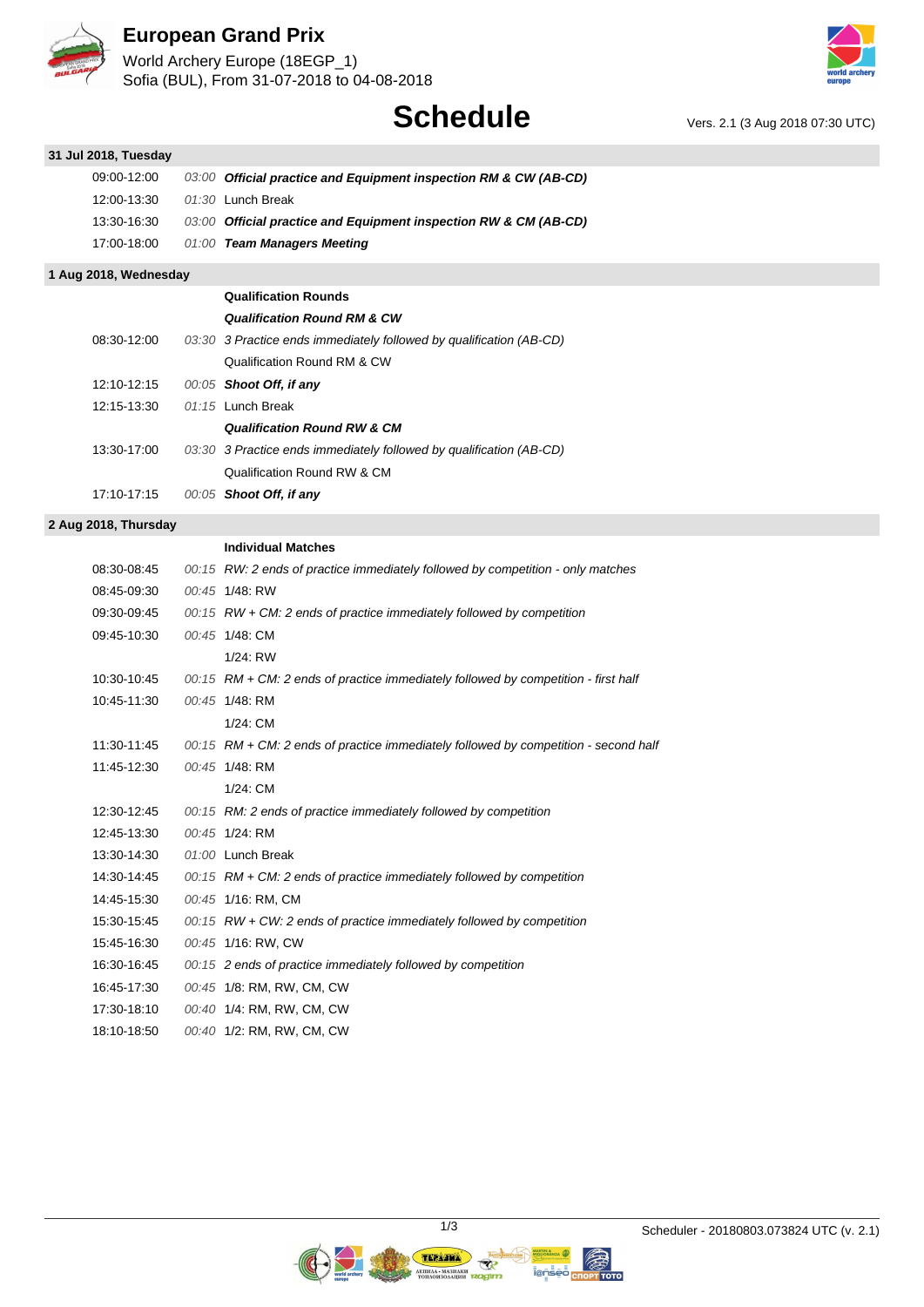

## **European Grand Prix**

World Archery Europe (18EGP\_1) Sofia (BUL), From 31-07-2018 to 04-08-2018

#### **3 Aug 2018, Friday**